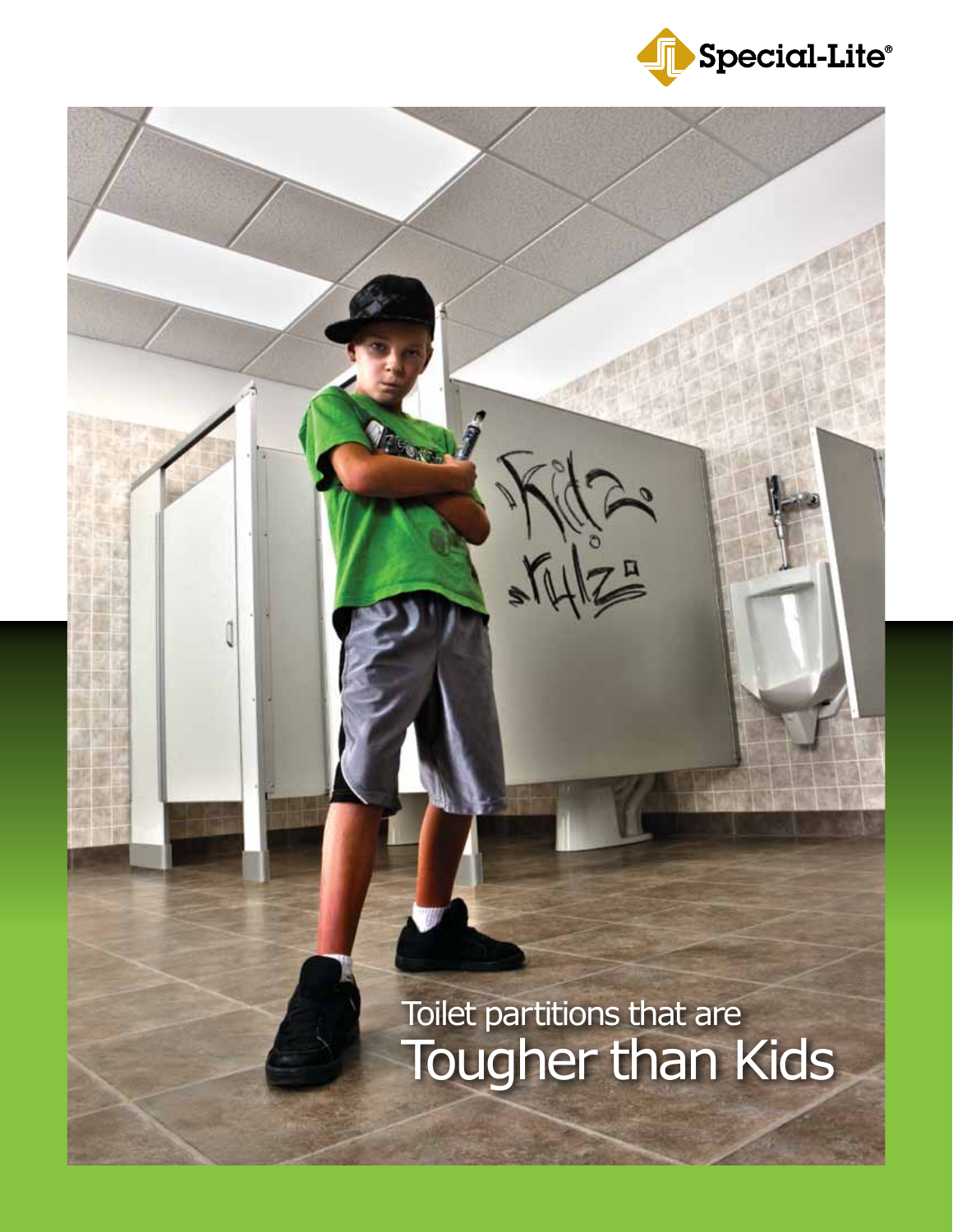### Introducing Special-Lite® Toilet Partitions



#### A history of delivering lasting value

At Special-Lite, Inc., we've built a reputation over the last 40 years for manufacturing exterior doors that survive for decades in the toughest imaginable applications. After experiencing the lasting value of our Fiberglass Reinforced Polyester (FRP) doors, many facility and maintenance directors have asked us to create a toilet partition system with that same level of performance. By leveraging our proven design and superior materials, we have created FRP toilet partitions that are just as durable, maintenance-free and long lasting as our doors.

#### The solution for your restroom challenges

Special-Lite® Toilet Partitions are the ideal choice for restrooms that are expected to endure heavy use and frequent abuse—such as K-12 schools, universities, dormitories, and athletic facilities. Custom fabricated for each order, they're remarkably durable, and can withstand mistreatment and willful abuse at the hands of kids, college students, or the general public. They're also perfect for corrosive environments that quickly degrade metal partitions, like those found in and around locker rooms, pools, showers and spas.

#### Creating a safe, clean environment

It's a fact that when school buildings appear clean and well maintained, students are more likely to respect the facilities. Because our toilet partitions are more dent-, scratch-, stain- and tamper-resistant, they can help you get a handle on restroom graffiti. Permanent marker and spray paint can be removed easily, even using green cleaners. Because our panels are impervious to water and can't rust or swell and delaminate, hose-down cleaning is no problem either. And since our panels are manufactured with the same materials and processes as our GREENGUARD Certified doors, they won't compromise indoor air quality.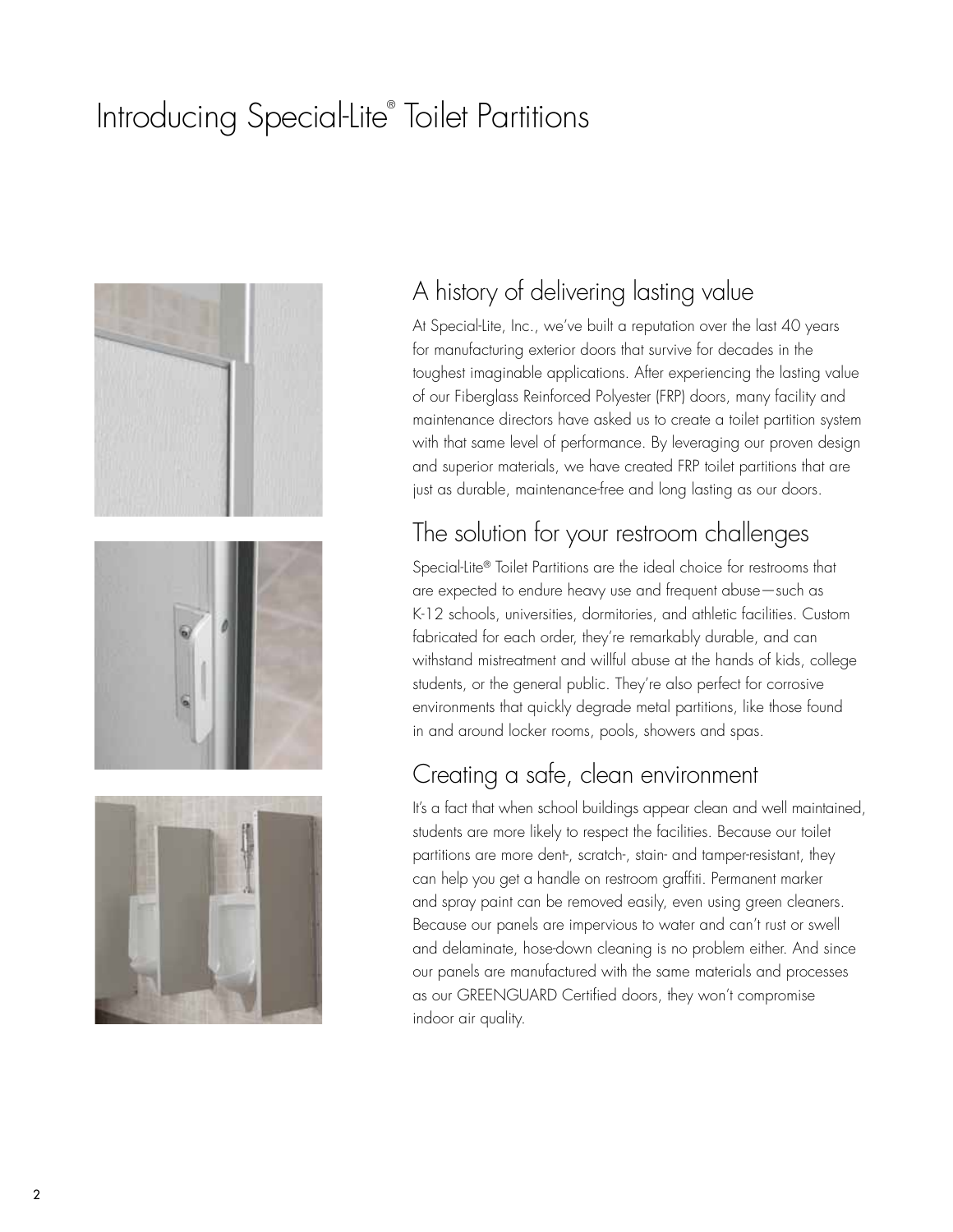## **Graffiti** doesn't stand a chance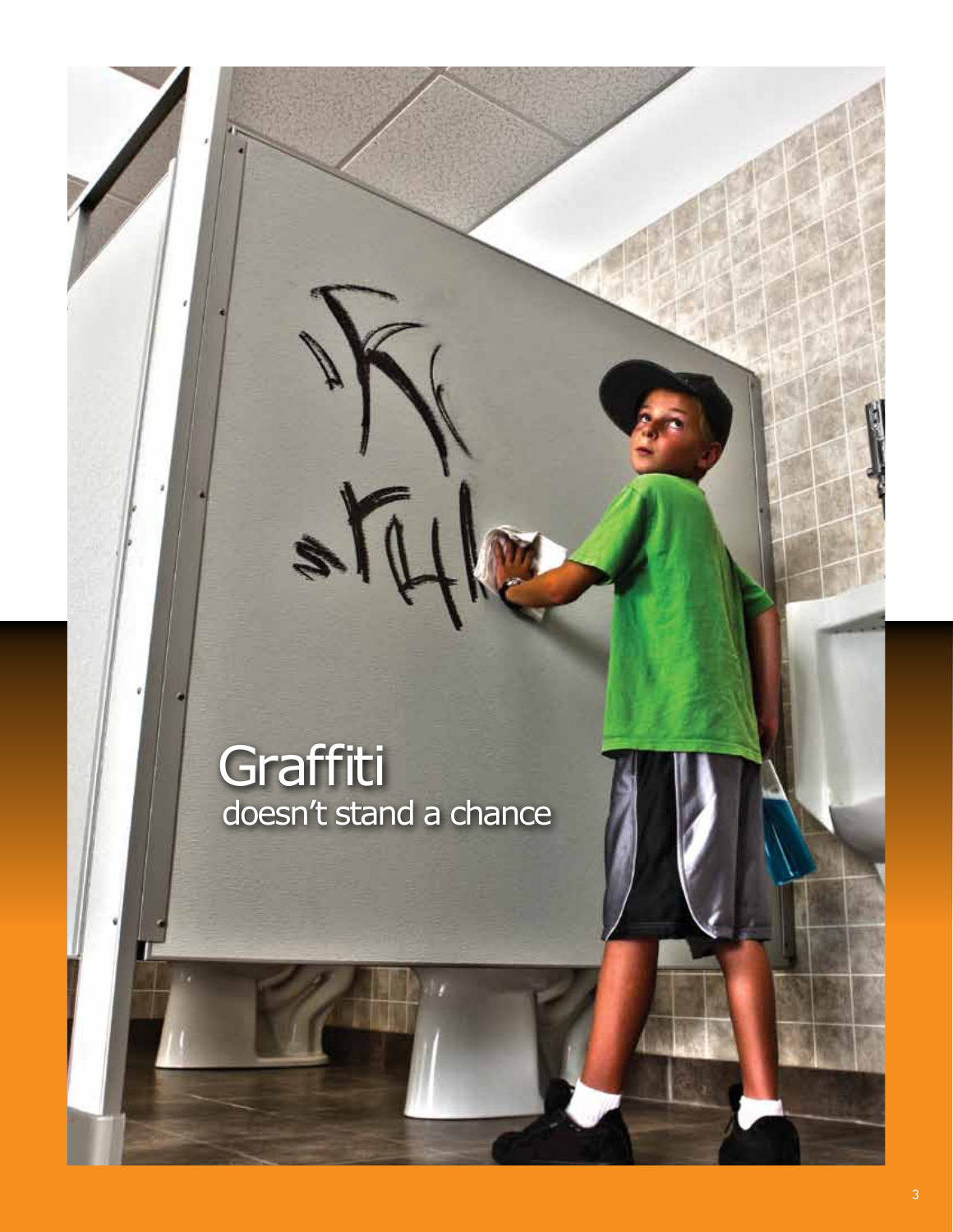#### Hang them and forget them

The first difference you'll notice with Special-Lite Toilet Partitions is that they are 20 percent lighter than a comparable steel system and less than half the weight of HDPE. This puts less stress and strain on hardware and wall attachments, not to mention installation crews, and increases the durability of the whole system. But don't think less weight means they're lightweights; our partitions are heavy-duty and will stand up to prolonged abuse, just like our doors.

With our partitions, you'll have an ally in the fight against restroom vandalism. All fasteners are tamper-resistant to discourage mischief. The FRP face sheets are colored through, so scratches, if anyone manages to make any, will be less obvious. The face sheets are locked in place on all four sides in integral reglets in the panel edge extrusions, so nothing short of a grenade is taking these panels apart.

The durability of our partitions extends all the way to the floor, with extruded aluminum pilaster shoes—a Special-Lite exclusive—that are anodized after fabrication to provide excellent resistance to corrosion and abuse.







#### Proven Tough in the Lab

The Diesel & Equipment Technology program at Kent Intermediate School District in Grand Rapids, Michigan, doesn't exactly attract the shy, quiet type. High school students here use a variety of tools and markers in their lab work. Sometimes these ended up in the boy's lavatory, where they were used to work on the painted steel toilet partitions—scratching, etching, denting, and prying them apart. The resulting cleaning, repair and replacement needs were a continual annoyance for the maintenance staff, and unwelcome burden on the budget.

"We've had great experiences with Special-Lite® SL-17 FRP Doors standing up to vandalism, heavy use and harsh winter conditions on our entrances," said custodial supervisor, Jeff Miller. "So when Special-Lite asked if we were interested in becoming a test facility for their new FRP toilet partitions, we jumped at the chance."

In the summer of 2010, Special-Lite Toilet Partitions and urinal dividers were installed in the boy's restroom. "We're very pleased with the performance," said Miller. "We can easily remove graffiti, the FRP surface really discourages etching and scratching, and the construction makes it impossible for the students to delaminate the partitions, so the stalls look brand new. When replacements are required for other restrooms on our campus, Special-Lite Toilet Partitions are our first choice."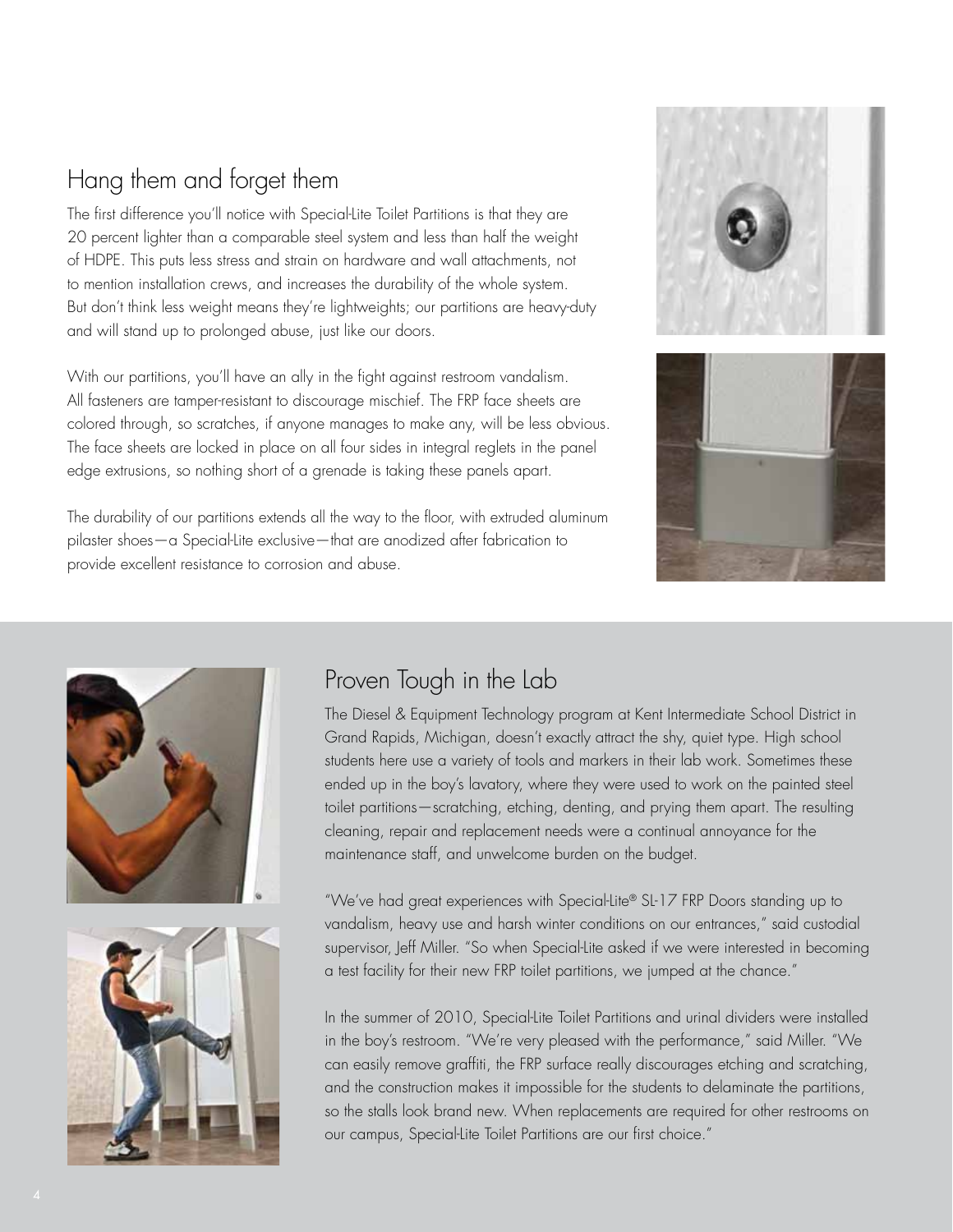# Hanging tough in a<br>Tough hangout

J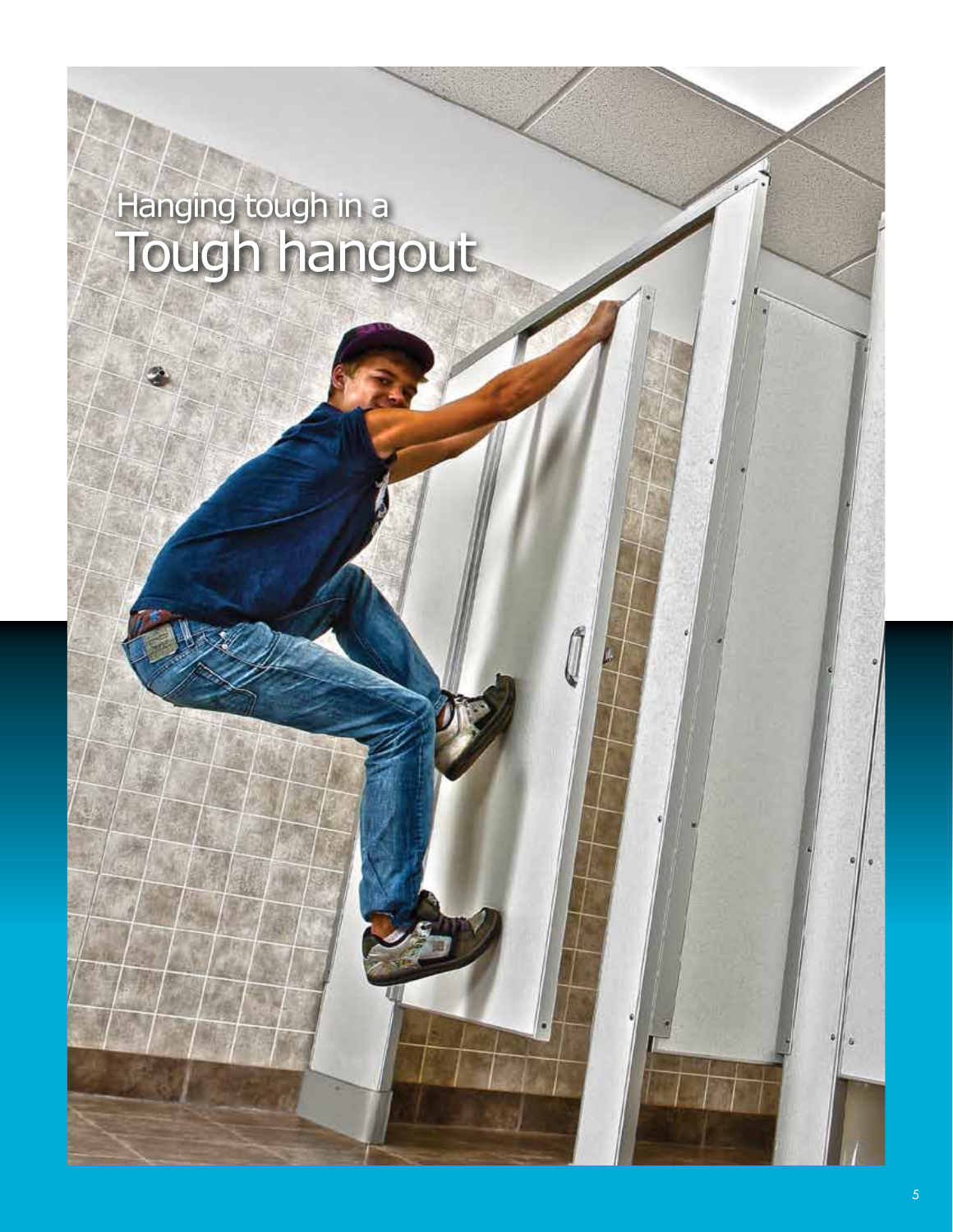

#### Partitions designed for the real world

Our product design approach is unique in the industry. Instead of making our products heavier and more rigid to make them tougher, we make them lighter and more flexible—so they can roll with the punches, kicks and whatever else kids do to them. It may seem counterintuitive, but decades of experience prove that it works.

Our partition panels and pilasters are manufactured with perimeter edges of 6063-T6 extruded aluminum alloy that give them great flexural strength, while also providing improved fastener retention. All aluminum extrusions are finished with Class I anodizing to ensure long-lasting beauty and corrosion resistance. Available in Class A or Class C, our FRP face sheets provide excellent impact strength, unmatched stain resistance and exceptional cleanability.

All of our toilet partition panels, pilasters, and urinal dividers are individually injected with five pounds per cubic foot density closed-cell urethane foam. This bonds the panel edges and face sheets together to form a solid unit that can withstand impacts that would warp or buckle metal panels. This foamed in place core also completely seals our panels to make them immune to penetration by liquids. Full-height continuous gear hinges, wall brackets and door stops make our partition systems more tolerant of abuse, and also provide zero sight lines for added privacy.

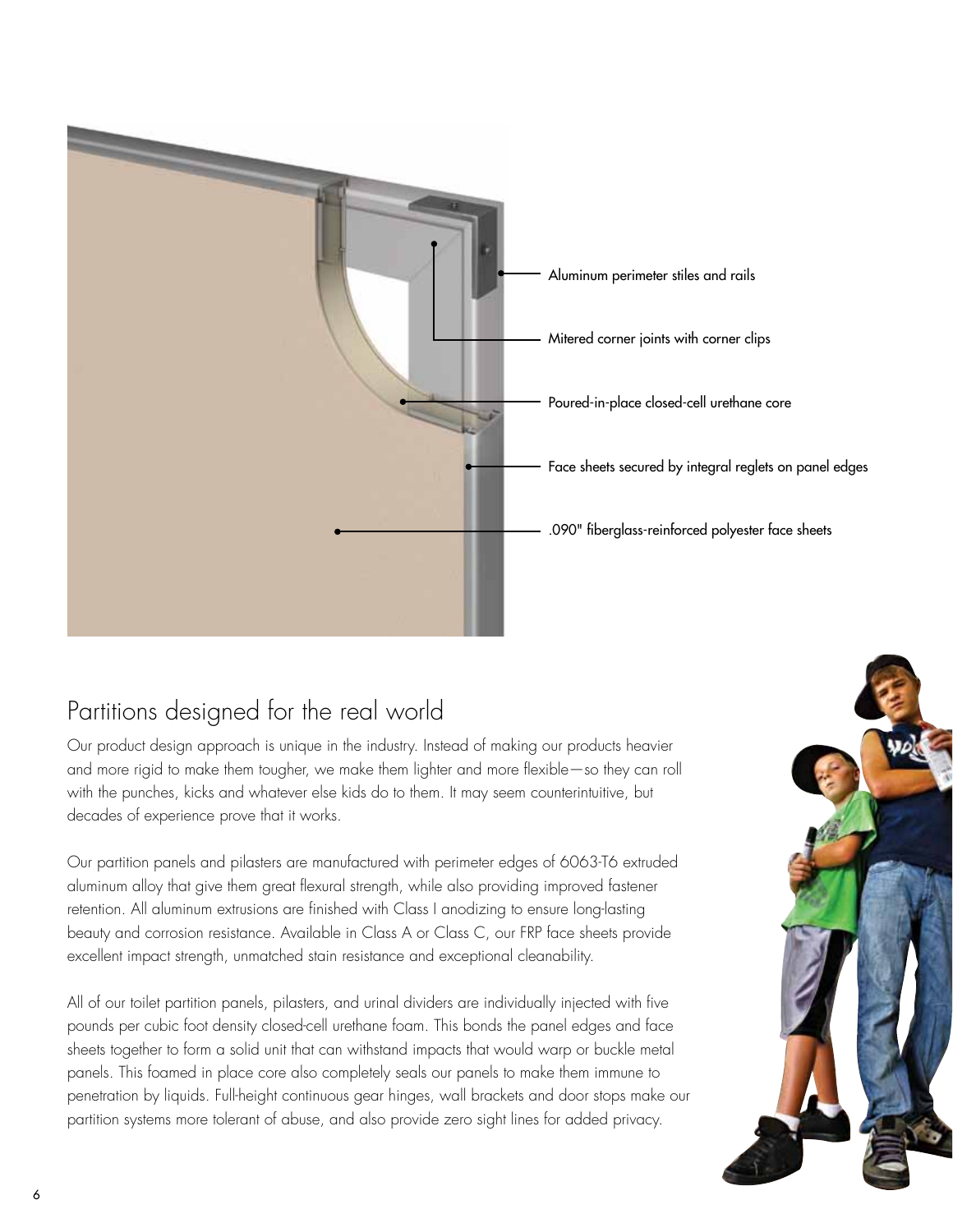Beauty and durability that<br>Fight back

 $\begin{matrix} \end{matrix}$